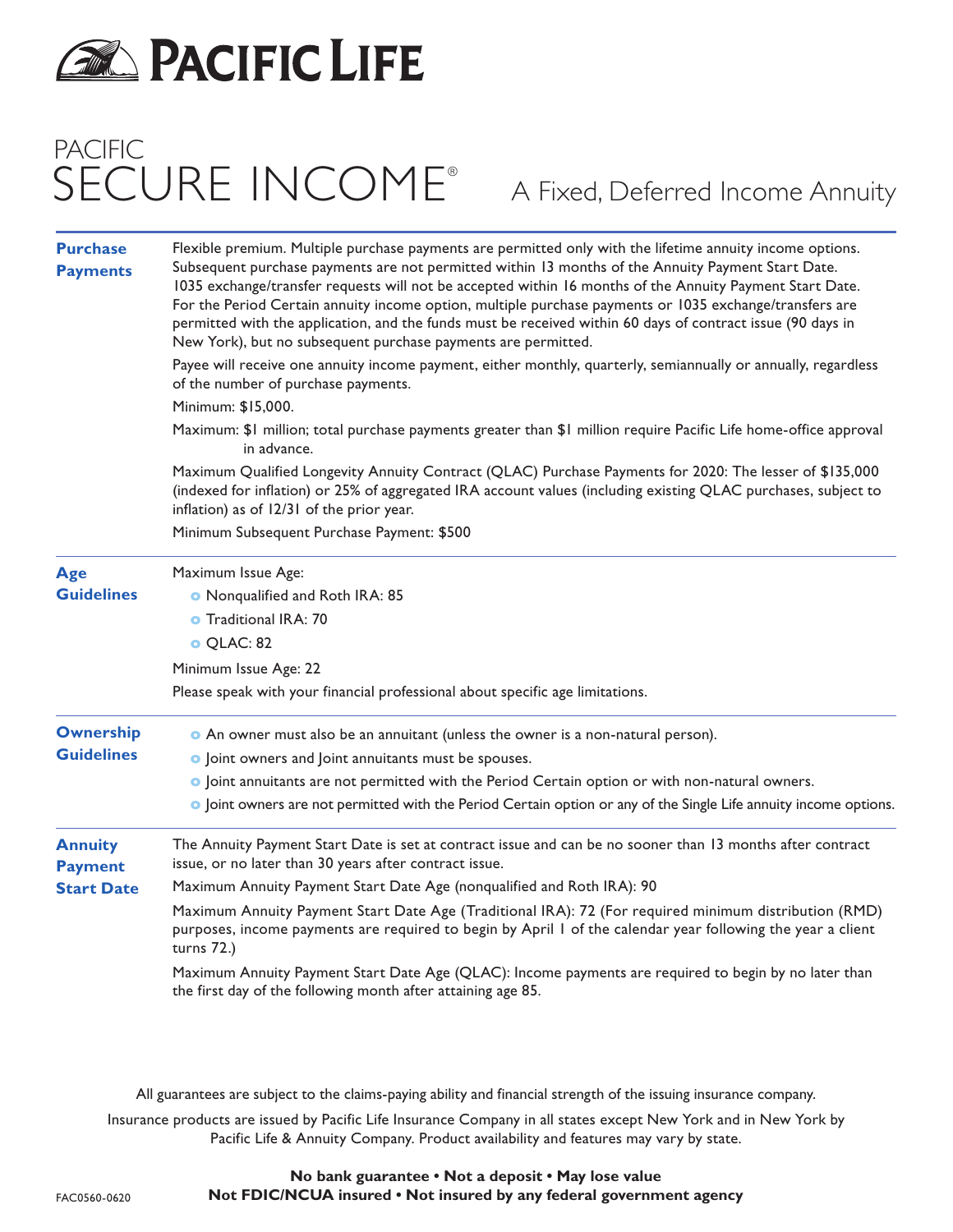# WHY PACIFIC LIFE

that can help you achieve your future income needs. Since 1868, individuals and their families have relied on the strength of Pacific Life to help protect their financial security.

It's essential for you to choose a strong and stable company

- **o** Pacific Life Insurance Company is organized under a mutual holding company structure and operates for the benefit of its policyholders and contract owners.
- **o** We have achieved ongoing recognition<sup>1</sup> for high-quality service standards.
- **o** We offer products that address market environments during all stages of your life.
- **o** Pacific Life is designated as one of the 2020 World's Most Ethical Companies®2 by the Ethisphere Institute, a global leader in defining and advancing the standards of ethical business practices.
- **o** We maintain strong financial-strength ratings from major independent rating agencies.

Ratings may change. For more information and current financial-strength ratings, please visit PacificLife.com.



<sup>1</sup>Recipient of multiple DALBAR Service Awards since 1997. Refer to www.DALBAR.com for more information regarding awards, certifications, and rankings.

2 Based on the Ethisphere Institute's Ethics Quotient®. "World's Most Ethical Companies" and "Ethisphere" names and marks are registered trademarks of Ethisphere LLC. Pacific Life is unaffiliated with Ethisphere Institute.

While ratings can be objective indicators of an insurance company's financial strength and can provide a relative measure to help select among insurance companies, they are not guarantees of the future financial strength and/or claims-paying ability of a company. The independent third party from which this annuity is purchased, including the broker/dealer, the insurance agency from which this annuity is purchased, and any affiliates of those entities, make no representations regarding the quality of the analysis conducted by the rating agencies. The rating agencies are not affiliated with the above-mentioned entities nor were they involved in any rating agency's analysis of the insurance companies.

Pacific Life has more than 150 years of experience, and we remain committed to providing quality products, service, and stability to meet your needs today and throughout your lifetime.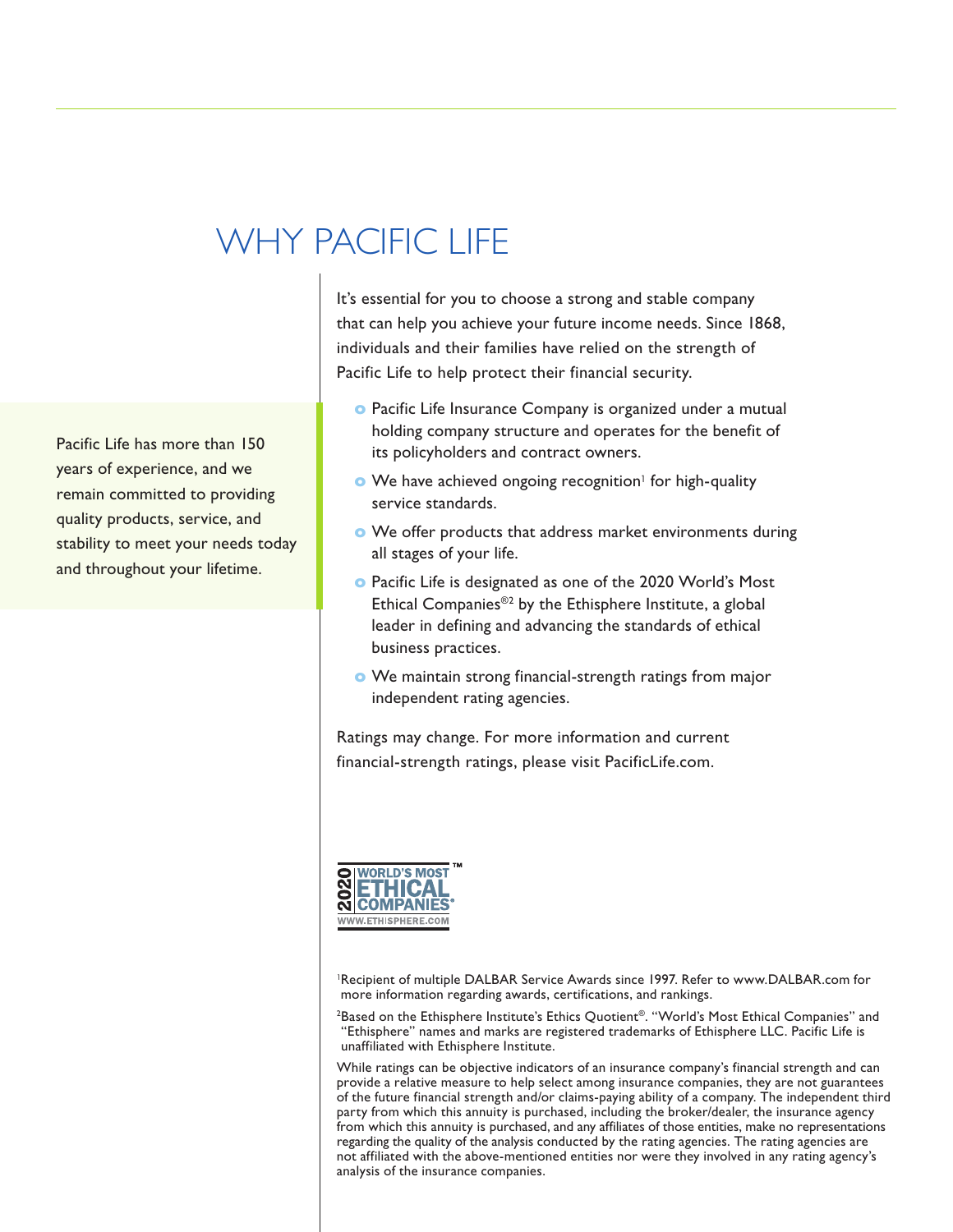| <b>Annuity</b><br><b>Payment</b><br><b>Start Date</b><br><b>Adjustment</b><br><b>Feature</b> | Before annuity income payments begin, you have a one-time opportunity to advance or defer your<br>Annuity Payment Start Date up to five years in either direction using the Annuity Payment Start Date<br>Adjustment Feature.                                                                                                                                                                                                                                |
|----------------------------------------------------------------------------------------------|--------------------------------------------------------------------------------------------------------------------------------------------------------------------------------------------------------------------------------------------------------------------------------------------------------------------------------------------------------------------------------------------------------------------------------------------------------------|
|                                                                                              | • The adjusted Annuity Payment Start Date must be at least 13 months from the date on which the most recent<br>purchase payment was received, and no later than 30 years from the contract issue date.                                                                                                                                                                                                                                                       |
|                                                                                              | • The annuitant(s) must not exceed the applicable maximum Annuity Payment Start Date—age 72 for<br>Traditional IRA, age 85 for QLAC, and age 90 for nonqualified contracts and Roth IRA.                                                                                                                                                                                                                                                                     |
|                                                                                              | • The annuity income payment amount will be adjusted by using this feature. If the Annuity Payment Start Date<br>is advanced, the income payment amount will be reduced. If the Annuity Payment Start Date is deferred, the<br>income payment amount will increase.                                                                                                                                                                                          |
|                                                                                              | • Available with all annuity income options except Life Only, Joint Life Only, Joint and Survivor Life Only, or<br>Period Certain.                                                                                                                                                                                                                                                                                                                           |
|                                                                                              | • Changes to the Annuity Payment Start Date for qualified contracts must meet applicable required minimum<br>distribution (RMD) requirements (Roth IRA excluded).                                                                                                                                                                                                                                                                                            |
|                                                                                              | This feature is not available in Connecticut or New York.                                                                                                                                                                                                                                                                                                                                                                                                    |
| <b>Annuity</b><br><b>Income</b><br><b>Options</b>                                            | Pacific Secure Income offers several annuity income options that determine the way income payments are<br>distributed while the annuitant is living. These options also determine what happens to any remaining guaranteed<br>income payments upon the annuitant's death if death occurs after income payments have begun. For information<br>on what happens upon the annuitant's death before income payments begin, please see the Death Benefit section. |
|                                                                                              | Annuity income options are subject to state and firm availability. One annuity income option may be selected<br>per contract. The income option is set at issue and cannot be changed. Annuity income payments are available<br>monthly, quarterly, semiannually, or annually.                                                                                                                                                                               |
|                                                                                              | <b>Period Certain Option</b>                                                                                                                                                                                                                                                                                                                                                                                                                                 |
|                                                                                              | $\bullet$ Up to 30 years <sup>1,2</sup><br>No subsequent purchase payments are permitted if this income option is selected.                                                                                                                                                                                                                                                                                                                                  |
|                                                                                              | <b>Single Life Options</b>                                                                                                                                                                                                                                                                                                                                                                                                                                   |
|                                                                                              | <b>o</b> Life Only                                                                                                                                                                                                                                                                                                                                                                                                                                           |
|                                                                                              | <b>O</b> Life Only with 100% Return of Purchase Payments Death Benefit                                                                                                                                                                                                                                                                                                                                                                                       |
|                                                                                              | • Life with Period Certain (up to 30 years) <sup>1,2</sup>                                                                                                                                                                                                                                                                                                                                                                                                   |
|                                                                                              | <b>o</b> Life with Cash Refund                                                                                                                                                                                                                                                                                                                                                                                                                               |
|                                                                                              | $\bullet$ Life with Installmant Defund $2.3$                                                                                                                                                                                                                                                                                                                                                                                                                 |

**o** Life with Installment Refund<sup>4</sup>

All features may not be available in all states or offered by all firms.

1 For qualified contracts, the maximum length of time for the period certain options may be less than 10 years if necessary to comply with RMD and SECURE Act regulations for annuities.

2 Not available with QLAC.

3 Not available on qualified contracts.

<sup>4</sup> All Joint Life options require that the joint annuitant be a spouse.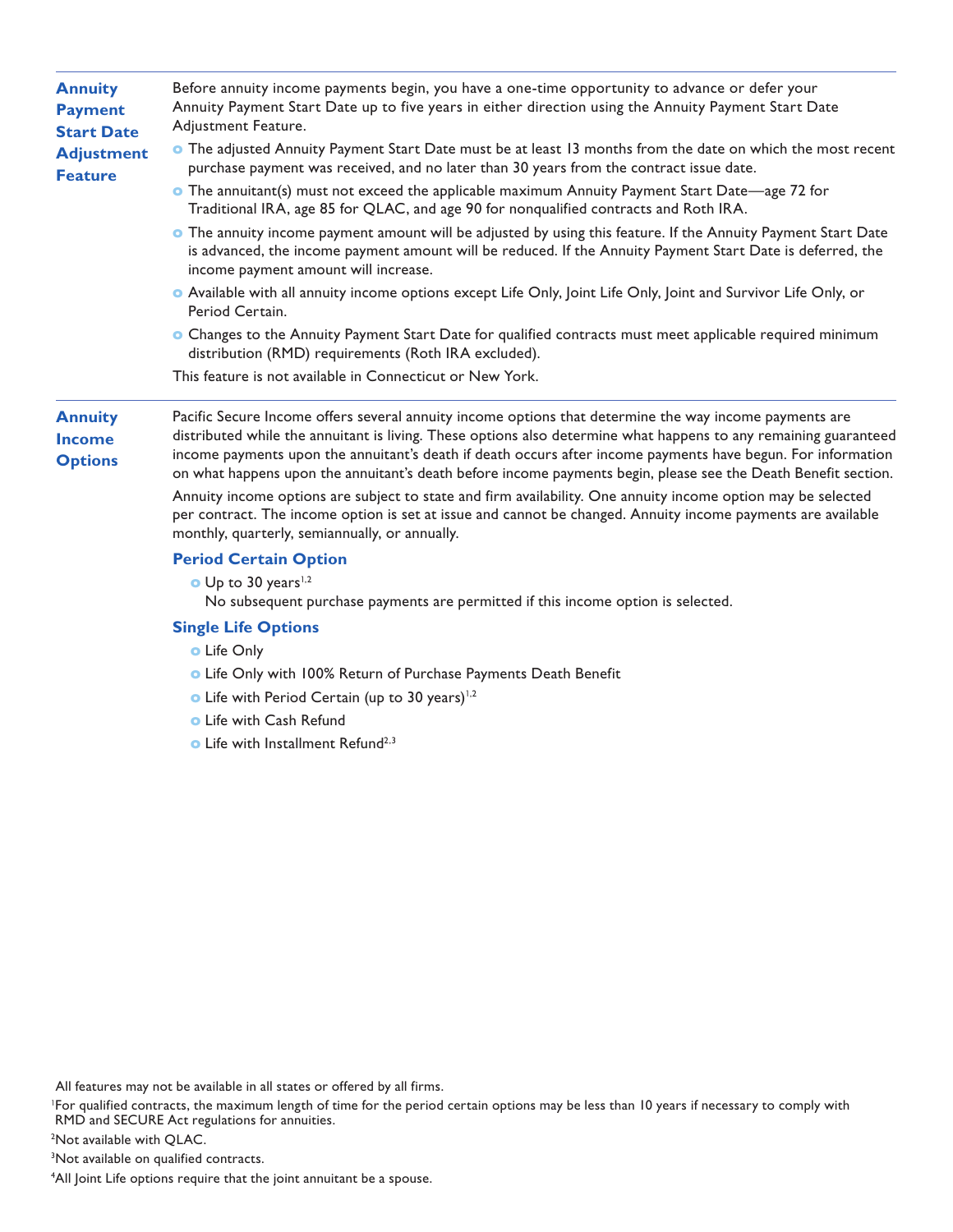| <b>Annuity</b><br><b>Income</b><br><b>Options</b><br>(Cont.) | <b>Joint Life Options4</b>                                                                                                                                                                                                                                                                                                                                                         |
|--------------------------------------------------------------|------------------------------------------------------------------------------------------------------------------------------------------------------------------------------------------------------------------------------------------------------------------------------------------------------------------------------------------------------------------------------------|
|                                                              | Income payments can be reduced to 50%, 67%, or 75% of the current income payment upon the death of<br>either annuitant.                                                                                                                                                                                                                                                            |
|                                                              | <b>o</b> Joint Life Only                                                                                                                                                                                                                                                                                                                                                           |
|                                                              | o Joint Life Only with 100% Return of Purchase Payments Death Benefit                                                                                                                                                                                                                                                                                                              |
|                                                              | $\bullet$ Joint Life with Period Certain (up to 30 years) <sup>1,2</sup>                                                                                                                                                                                                                                                                                                           |
|                                                              | o Joint Life with Cash Refund                                                                                                                                                                                                                                                                                                                                                      |
|                                                              | <b>o</b> Joint Life with Installment Refund <sup>2,3</sup>                                                                                                                                                                                                                                                                                                                         |
|                                                              | Joint and Survivor Life Options <sup>4</sup>                                                                                                                                                                                                                                                                                                                                       |
|                                                              | Income payments can be reduced to 50%, 67%, or 75% of the current income payment upon the death of the<br>primary annuitant.                                                                                                                                                                                                                                                       |
|                                                              | o Joint and Survivor Life Only                                                                                                                                                                                                                                                                                                                                                     |
|                                                              | <b>O</b> Joint and Survivor Life Only with 100% Return of Purchase Payments Death Benefit                                                                                                                                                                                                                                                                                          |
|                                                              | o Joint and Survivor Life with Period Certain (up to 30 years) <sup>1,2</sup>                                                                                                                                                                                                                                                                                                      |
|                                                              | o Joint and Survivor Life with Cash Refund                                                                                                                                                                                                                                                                                                                                         |
|                                                              | o Joint and Survivor Life with Installment Refund <sup>2,3</sup>                                                                                                                                                                                                                                                                                                                   |
| <b>Inflation</b><br><b>Protection</b><br><b>Option</b>       | • Annual increase of 2%, 3%, or 4% for annuity income payments. Available with all annuity income options.<br>Annual increase begins after the Annuity Payment Start Date. Must be selected at the time of purchase.<br>After the contract is issued, the election made at the time of purchase cannot be changed.<br>. Not available with QLAC or with Traditional IRA contracts. |
| <b>Access to</b>                                             |                                                                                                                                                                                                                                                                                                                                                                                    |
| <b>Income</b>                                                | After annuity income payments begin, there are two ways you can access additional amounts.                                                                                                                                                                                                                                                                                         |
|                                                              | <b>Income Payment Acceleration</b>                                                                                                                                                                                                                                                                                                                                                 |
| <b>Payments</b>                                              | After reaching age 59 <sup>/2</sup> , if you have elected to receive monthly annuity income payments, you may accelerate<br>your payments and receive a lump-sum amount equal to three or six times your normal monthly payment.<br>(For qualified contracts, the payment acceleration period must be in the same tax year.)                                                       |
|                                                              | • Normal income payments will resume in the fourth or seventh month, respectively.                                                                                                                                                                                                                                                                                                 |
|                                                              | • Available with all annuity income options.                                                                                                                                                                                                                                                                                                                                       |
|                                                              | <b>O</b> This feature can be exercised a maximum of two times.                                                                                                                                                                                                                                                                                                                     |
|                                                              | o If you use this feature, you must receive at least one normal monthly income payment before you may<br>use the feature again.                                                                                                                                                                                                                                                    |

**o** Not available with QLAC.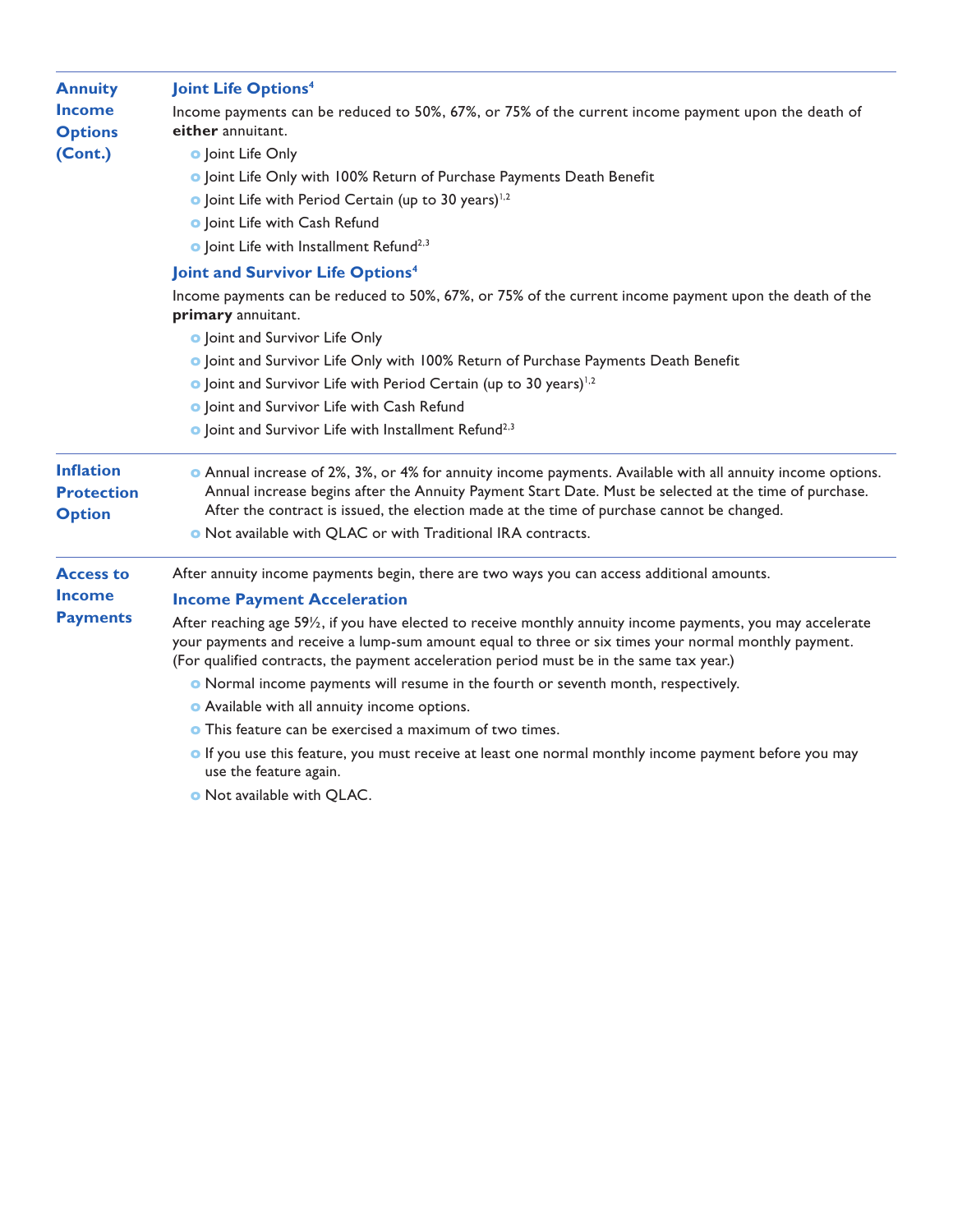### **Access to Income Payments (Cont.) Withdrawal of Guaranteed Income Payments** For nonqualified contracts, you may make a lump-sum withdrawal of up to 100% of the present value of your remaining guaranteed income payments. **o** Available with all options except Life Only, Life Only with 100% Return of Purchase Payments Death Benefit, Joint Life Only, Joint Life Only with 100% Return of Purchase Payments Death Benefit, Joint and Survivor Life Only, or Joint and Survivor Life Only with 100% Return of Purchase Payments Death Benefit. **o** Interest-rate adjustment charge will apply. **o** Owner(s) must be age 59½ or older at the time of the withdrawal. **o** Making a withdrawal will lower or may stop your remaining guaranteed income payments. However, with the exception of the Period Certain option, if you are still living at the end of the period when your guaranteed income payments would have stopped, Pacific Life will resume income payments until your death.

This feature is subject to firm availability and is not available in Missouri.

Please note, if you elect the Income Payment Acceleration feature, there is a six-month waiting period before you may make a withdrawal. Likewise if you make a withdrawal, there is a six-month waiting period before you may elect the Income Payment Acceleration feature. If you adjust your Annuity Payment Start Date, you must wait six months before using the Income Payment Acceleration feature or before making a withdrawal.

#### **Death Before Annuity Income Payments Begin**

**Benefit**

If death occurs before annuity income payments begin, a return of purchase payments death benefit applies.

- **o** For contracts with a non-natural owner: A death benefit becomes payable at the death of the first annuitant.
- **o** For Single Life options or the Period Certain option: The contract is terminated at the death of the first owner or annuitant, and a return of purchase payments death benefit is paid (except for the Life Only annuity income option).
- **o** For Joint Life as well as the Joint and Survivor Life options: The contract is terminated at the death of the first owner or the last annuitant, and a return of purchase payments death benefit is paid (except for the Joint Life Only and Joint and Survivor Life Only annuity income options). At the time of death, if the surviving spouse is an annuitant and a joint owner (if applicable), the spouse can continue the contract instead of receiving the death benefit.
- **o** The recipient of the death benefit will receive a lump-sum payment.
- **o** If an owner or an annuitant is diagnosed with a terminal illness resulting in a life expectancy of 12 months or fewer on or after the contract issue date, a death benefit will be paid (except for Life Only, Joint Life Only, or Joint and Survivor Life Only).

### **After Annuity Income Payments Begin**

If death occurs on or after the Annuity Payment Start Date, the selected annuity income option will determine any additional payments made. Death benefits are not available with any Life only annuity income options.